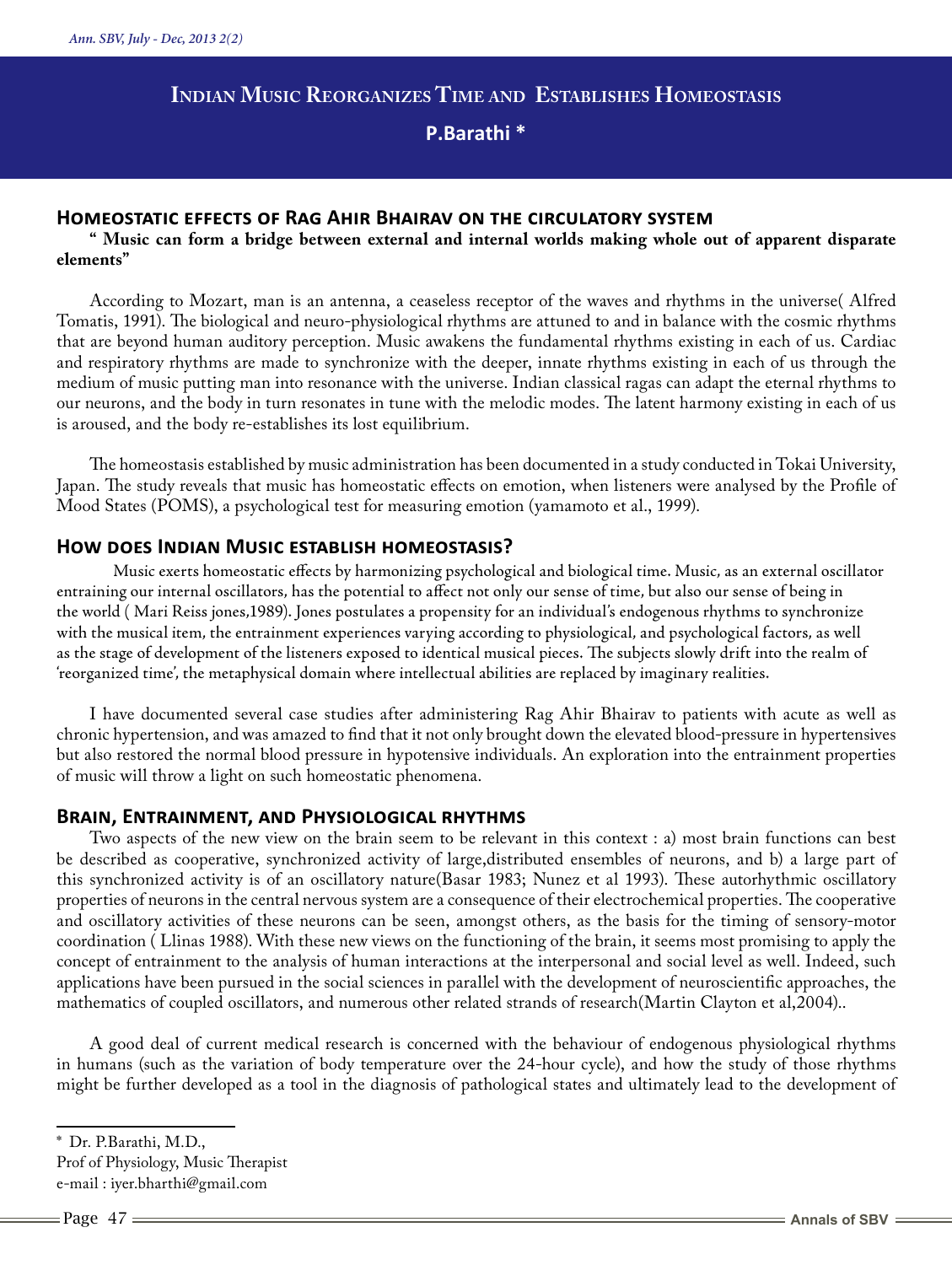#### *Ann. SBV, July - Dec, 2013 2(2)*

new treatments ( Glass 1996). An important part of this work is the consideration of entrainment and in particular, identifying which physiological rhythms entrain to which stimuli, and under what conditions. There are many examples where relatively stable and entrained biological rhythms are associated with good health (the enhanced stability of the heart rate afforded by a pacemaker is an example of this), while conversely asynchrony and instability of rhythmic processes can be associated with pathologies.

The behaviour of our endogenous cardiac rhythm ought to be predictable when stimulated by a pacemaker, but if the period of the pacemaker were set outside a certain range, the behaviour of the cardiac rhythm would be for practical purposes unpredictable. But entrainment does not necessarily imply stability of biological rhythms, and in any case stability is not necessarily associated with good health. In the case of brain waves, for example, we have a different pairing: stable brain waves may indicate a pathology (epilepsy) while unstable waves may indicate a healthy state. Indeed, a certain amount of flexibility and dynamic equilibrium seems to be associated with health in many systems.

Examples of endogenous or naturally occurring rhythms within the human body include *the heartbeat, blood circulation, respiration, locomotion, eyes blinking, secretion of hormones, female menstrual cycles*, and many others. It has been suggested, indeed, that all human movements are inherently rhythmic: Jones writes that "All human performance can be evaluated within a rhythmic framework".

Music psychologists have begun to apply an entrainment model in which rhythmic processes endogenous to the listener entrain to cues in the musical sound (Large and Kolen 1994). Although there is much to be done in this area, the entrainment model seems to reflect the cognitive processes much better than do previous other models.

## **What is special about musical entrainment?**

It seems that certain kinds of musicking can afford particularly precise synchronisation between individuals' behaviours. This may in fact be one of the basic reasons for the development of different kinds of musical repertories, since musical metre is often (although is not invariably) more regular, with more hierarchical levels, than the rhythmic patterning of speech and other communicative behaviour. Since certain degrees of entrainment between individuals seem to be associated with positive affect, it may be the case that particular patterns, periodicities, hierarchies or intensities of entrainment afford particular affects. It is also possible that particular kinds of music may promote the switching of attention between temporal levels.

Musical experience, while individually unique in every case, is nevertheless always social. Through exploring the phenomena of entrainment, ethnomusicologists are able to better understand how musical sound serves as an interface that connects selves—viscerally and cognitively—to society.

Measured music is a realm of 'reorganized time', but so is non-measured music. Both types of music display high temporal coherence, at least if they are studied as dynamic systems, not as static products. A brief glance at Chinese folk songs may serve to illustrate this. There are several Chinesefolk song performances in which the lyrics sung are essentially meaningless. In these performances the whole act of singing seems meaningless, except in its quality of 'organized time': a capacity of people to employ sound (i.e. voices) to revive bonds and fates shared beyond daily realities, in the realm of metaphysics.

Just how many new hard core facts we will be able to unearth via 'entrainment' remains to be seen: if entrainment is the study of'reorganized time', it is also, by definition,the domain of metaphysics – a realm where poets operate more successfully than most academics.

Indeed, "rhythmical entrainment" and its physicality are not everything. The bio-physicism of rhythmical entrainment leads to the attuning of other psychological realms, to the transformation of persons' state of mind, which is also a form of periodicity. By disconnecting the mind from its ordinary cycles (regularities or irregularities), inner oscillators and oscillations set up an affected perception, sensitivity or emotional availability. This is how – in an "extended" version of the theory of entrainment – the contextual variety of music's effects can be understood or explained.

Physical entrainment refers to the synchronization of concrete objects in the world, determined by some objective measure, while cognitive entrainment refers to the appearance of synchronization as determined by the subjective